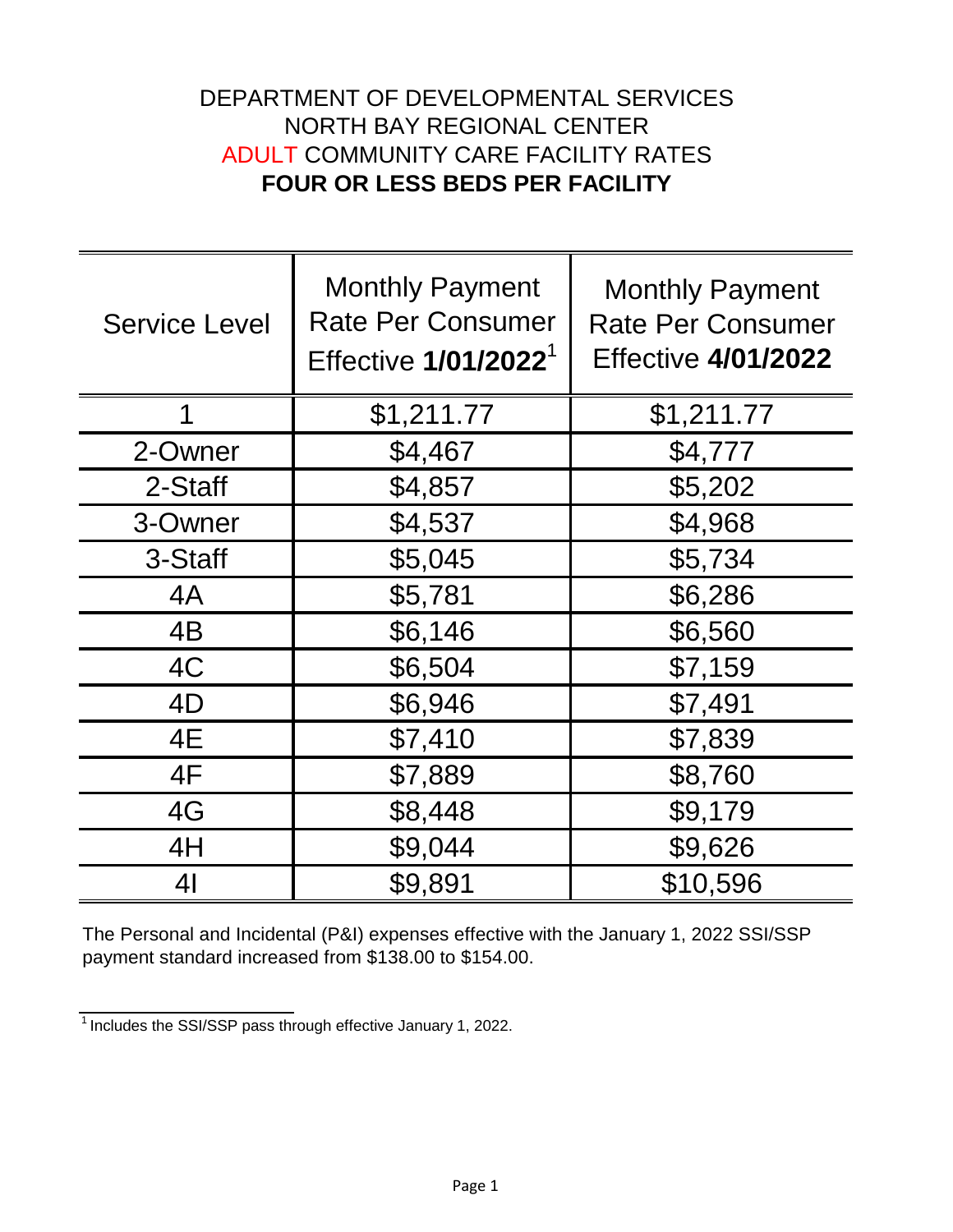## DEPARTMENT OF DEVELOPMENTAL SERVICES NORTH BAY REGIONAL CENTER ADULT COMMUNITY CARE FACILITY RATES **FIVE OR SIX BEDS PER FACILITY**

| <b>Service Level</b> | <b>Monthly Payment</b><br><b>Rate Per Consumer</b><br>Effective 1/01/2022 <sup>1</sup> | <b>Monthly Payment</b><br><b>Rate Per Consumer</b><br><b>Effective 4/01/2022</b> |
|----------------------|----------------------------------------------------------------------------------------|----------------------------------------------------------------------------------|
| 1                    | \$1,211.77                                                                             | \$1,211.77                                                                       |
| 2-Owner              | \$3,095                                                                                | \$3,465                                                                          |
| 2-Staff              | \$3,377                                                                                | \$3,772                                                                          |
| 3-Owner              | \$3,696                                                                                | \$4,254                                                                          |
| 3-Staff              | \$4,060                                                                                | \$4,806                                                                          |
| 4A                   | \$4,645                                                                                | \$5,244                                                                          |
| 4B                   | \$4,985                                                                                | \$5,499                                                                          |
| 4C                   | \$5,324                                                                                | \$6,112                                                                          |
| 4D                   | \$5,720                                                                                | \$6,409                                                                          |
| 4E                   | \$6,163                                                                                | \$6,741                                                                          |
| 4F                   | \$6,612                                                                                | \$7,643                                                                          |
| 4G                   | \$7,120                                                                                | \$8,024                                                                          |
| 4H                   | \$7,682                                                                                | \$8,446                                                                          |
| 41                   | \$8,476                                                                                | \$9,405                                                                          |

The Personal and Incidental (P&I) expenses effective with the January 1, 2022 SSI/SSP payment standard increased from \$138.00 to \$154.00.

 $\frac{1}{1}$  Includes the SSI/SSP pass through effective January 1, 2022.